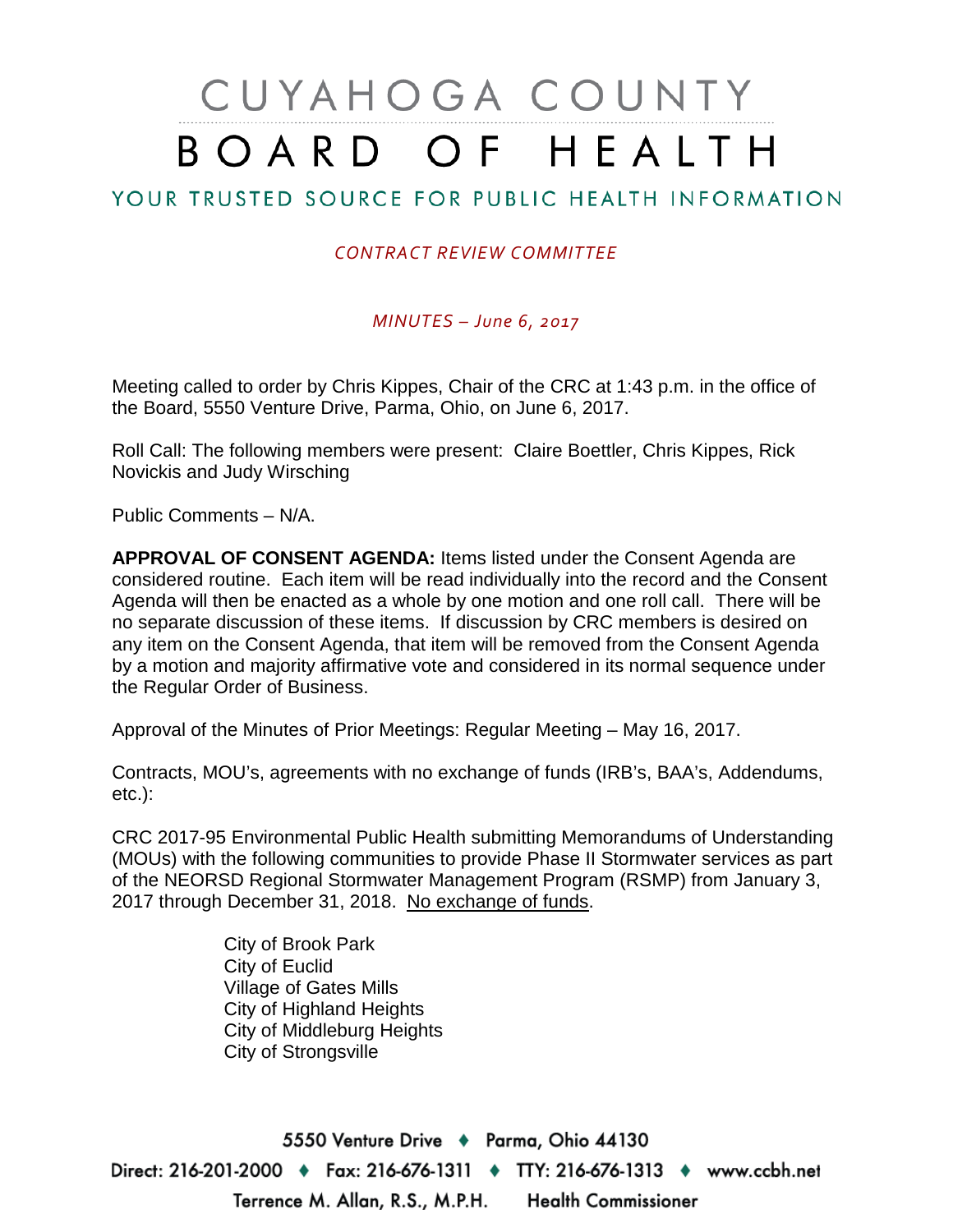It was moved by Claire Boettler, seconded by Rick Novickis, that the consent agenda, including the minutes of the May 16, 2017 Regular CRC meeting be approved.

The Secretary called the roll:

Ayes: Claire Boettler, Chris Kippes, Rick Novickis and Judy Wirsching

#### **CONTRACTS AND AWARDS:**

Tabled Items

None

New Items For Review

Bid/Quote Openings ≥ \$25,000.00

None

Bid/Quote Openings < \$25,000.00

Electronic Records Storage Bid Opening presented by: Chris Kippes

It was moved by Claire Boettler, seconded by Judy Wirsching that the following quote (CRC 2017-96) for Document Scanning and Storage Services (RFQ #2017-09) be accepted as the lowest and best, and a contract be awarded to SC Strategic Solutions in an amount not to exceed \$24,999.00 (ref. enclosed).

The Secretary called the roll:

Ayes: Claire Boettler, Chris Kippes, Rick Novickis and Judy Wirsching

Household Sewage program Bid Opening presented by: Rick Novickis

CRC 2017-97 30710 Harvard Rd. Orange Village, Ohio 44022 CRC 2017-98 4329 Lander Rd. Orange Village, Ohio 44022 CRC 2017-99 10448 Highland Dr.5550 Venture Drive → Parma, Ohio 44130 Direct: 216-201-2000 • Fax: 216-676-1311 • TTY: 216-676-1313 • www.ccbh.net Terrence M. Allan, R.S., M.P.H. **Health Commissioner**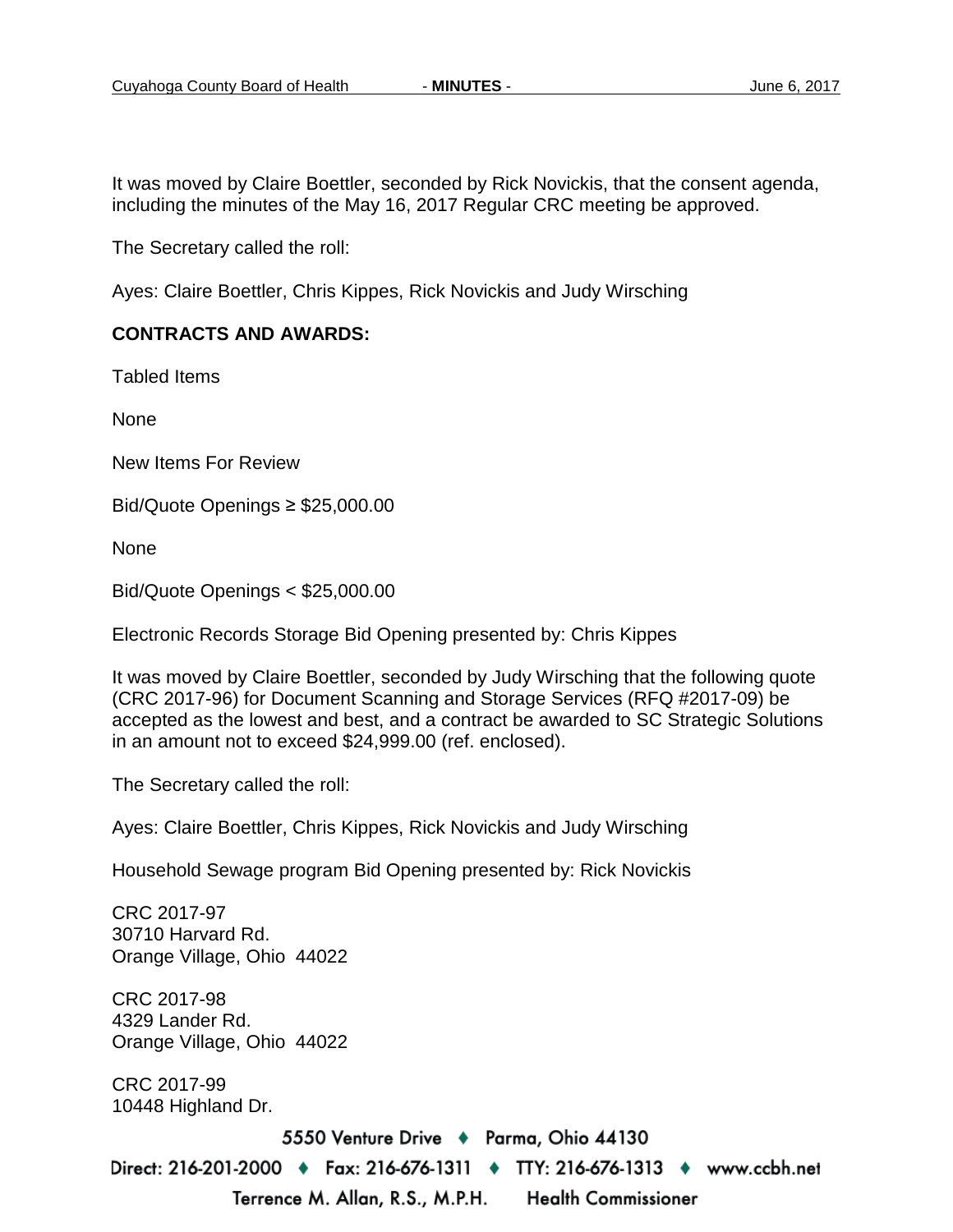Brecksville, Ohio 44141

CRC 2017-100 13253 Old Pleasant Valley Middleburg Hts., Ohio 44130

CRC 2017-101 28635 Solon, Rd. Solon, Ohio 44139

CRC 2017-102 7150 W 130<sup>th</sup> St. Middleburg Heights, Ohio 44130

Rick Novickis reported that there were some inconsistencies within the specifications documents for the RFQs related to the above properties. The program will be revising the specifications documents and re-issuing the RFQs for the properties listed.

It was moved by Rick Novickis, seconded by Claire Boettler that items CRC 2017-97 through CRC 2017-102 be tabled.

The Secretary called the roll:

Ayes: Claire Boettler, Chris Kippes, Rick Novickis and Judy Wirsching

Expenditures: Contracts up to \$25,000.00

It was moved by Judy Wirsching, seconded by Chris Kippes that the addendum (CRC 2017-103) to the contract with Lorain County General Health District (Resolution 2015- 64) from April 1, 2015 through June 30, 2017 to increase the amount to be paid to Lorain County General Health District from \$46,212.00 to \$55,204.20 be approved.

Presented by: Chris Kippes

Purpose: The Elyria City Health Department merged with the Lorain County General Health District as of January 1, 2017. The remaining award from Elyria City's contract is being awarded to the Lorain County General Health District to continue fulfilling the deliverables of the program.

Funding Source: 100% reimbursable through the 2015/2017 Ebola grant.

The Secretary called the roll:

Ayes: Claire Boettler, Chris Kippes, Rick Novickis and Judy Wirsching

5550 Venture Drive + Parma, Ohio 44130 Direct: 216-201-2000 ♦ Fax: 216-676-1311 ♦ TTY: 216-676-1313 ♦ www.ccbh.net

Terrence M. Allan, R.S., M.P.H. **Health Commissioner**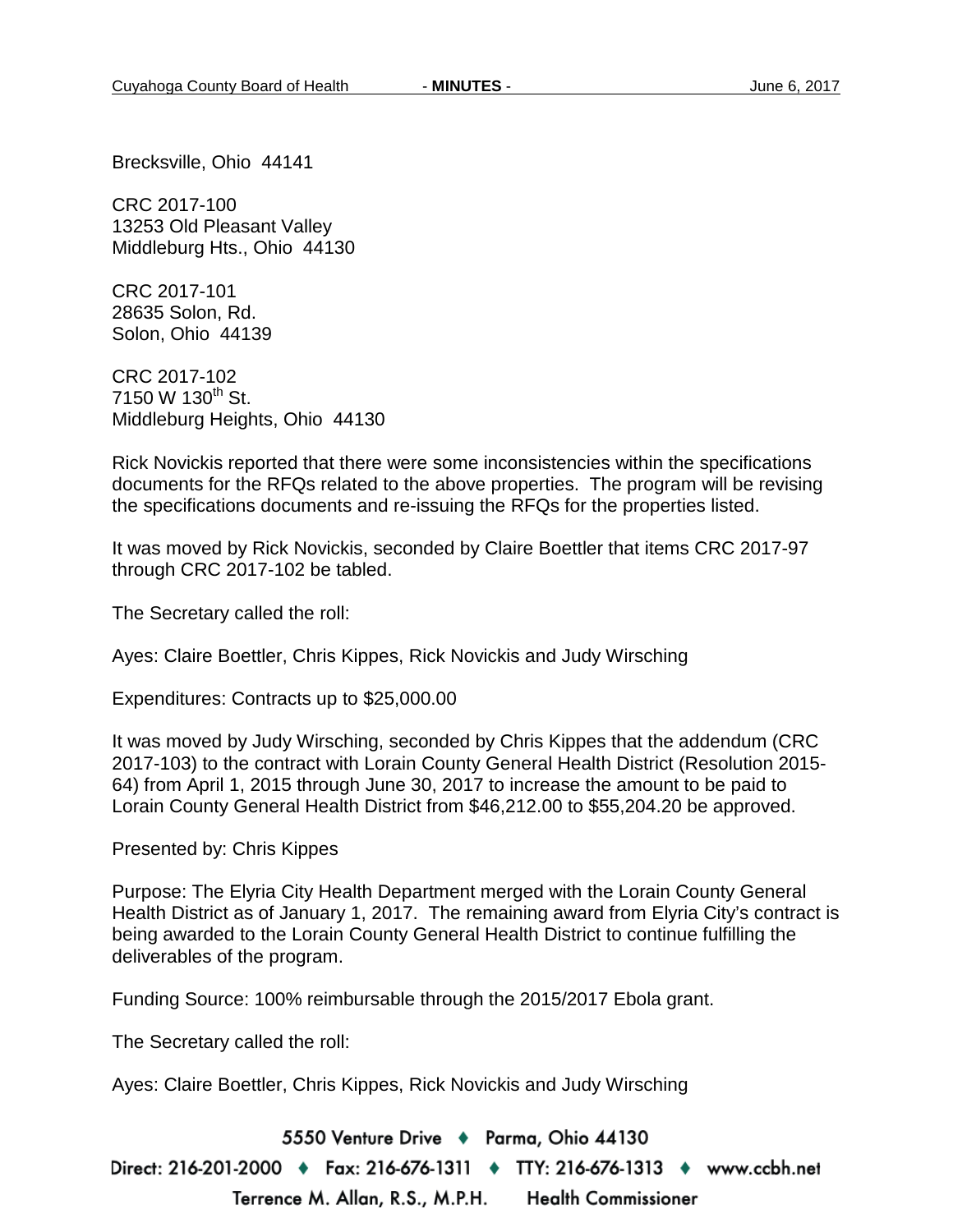It was moved by Claire Boettler, seconded by Rick Novickis that the addendum (CRC 2017-104) to the contract with Geauga County Health Department (Resolution 2015-64) from April 1, 2015 through June 30, 2017 to decrease the amount to be paid to Geauga County Health Department from \$35,180.00 to \$12,922.39 be approved.

Presented by: Chris Kippes

Purpose: The Geauga County Health Department is not able to utilize their entire award.

Funding Source: 100% reimbursable through the 2015/2017 Ebola grant.

The Secretary called the roll:

Ayes: Claire Boettler, Chris Kippes, Rick Novickis and Judy Wirsching

Revenue Generating Agreements up to \$25,000.00

It was moved by Judy Wirsching, seconded by Rick Novickis that the Memorandums of Understanding (MOUs) (CRC 2017-105) with the following communities to provide Phase II Stormwater services from January 3, 2017 through December 31, 2018 be approved.

| Amount to be received |
|-----------------------|
| is not to exceed:     |
| \$11,044.00           |
| \$10,686.00           |
| \$6,876.00            |
| \$1,000.00            |
| \$1,000.00            |
| \$10,142.00           |
| \$18,650.00           |
| \$7,454.00            |
|                       |

Presented by: Laura Travers

Purpose: Implementation of the Minimum Control Measures (MCM) #3: Illicit Discharge Detection and Elimination (IDDE) programming.

The Secretary called the roll:

Ayes: Claire Boettler, Chris Kippes, Rick Novickis and Judy Wirsching

It was moved by Claire Boettler, seconded by Chris Kippes that the contract (CRC 2017-106) with Centers for Medicare and Medicaid Services (CMS) to accept CCBH as

5550 Venture Drive → Parma, Ohio 44130 Direct: 216-201-2000 ♦ Fax: 216-676-1311 ♦ TTY: 216-676-1313 ♦ www.ccbh.net Terrence M. Allan, R.S., M.P.H. **Health Commissioner**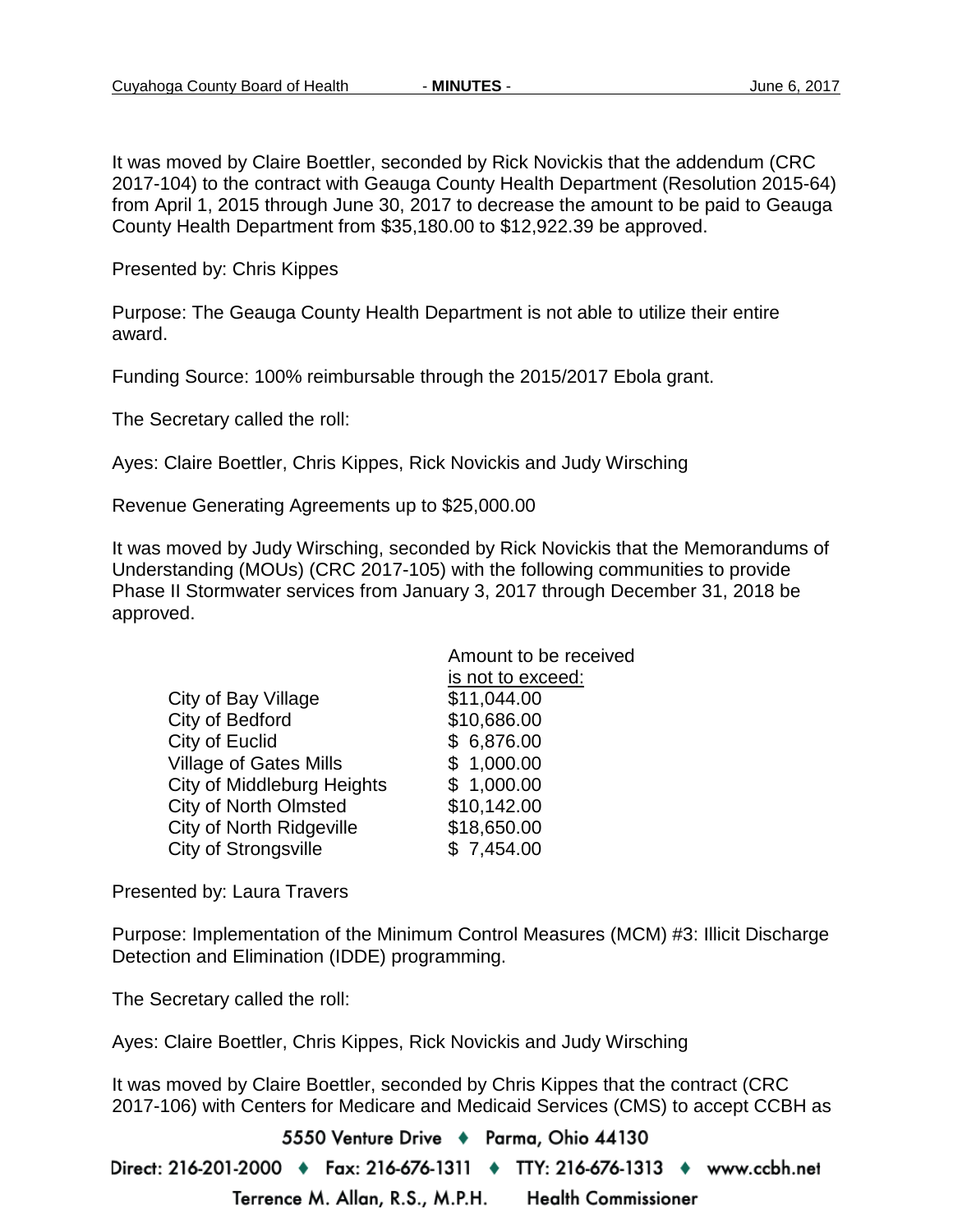a Medicare network/participating provider to deliver all covered services beginning on or about June 6, 2017 be approved. Amount to be received shall be consistent with approved Medicare reimbursement rates.

Presented by: Judy Wirsching

Purpose: To establish CCBH as an in-network provider with Medicare.

The Secretary called the roll:

Ayes: Claire Boettler, Chris Kippes, Rick Novickis and Judy Wirsching

Contract Rescissions

None

Other Business

None

Public Comment – N/A.

Thereupon, it was moved by Judy Wirsching, seconded by Claire Boettler, that the following Motion be adopted:

BE IT RESOLVED that the meeting be adjourned at 2:32 p.m.

The Secretary called the roll:

Ayes: Claire Boettler, Chris Kippes, Rick Novickis and Judy Wirsching

It was moved by Judy Wirsching, seconded by Rick Novickis, that the following Motion be adopted:

BE IT RESOLVED to reconvene the meeting at 3:12 p.m.

The Secretary called the roll:

Ayes: Chris Kippes, Rick Novickis and Judy Wirsching

It was moved by Judy Wirsching, seconded by Chris Kippes that item (CRC 2017-96) for Document Scanning and Storage Services (RFQ #2017-09) be re-opened for further review.

The Secretary called the roll:

5550 Venture Drive → Parma, Ohio 44130 Direct: 216-201-2000 ♦ Fax: 216-676-1311 ♦ TTY: 216-676-1313 ♦ www.ccbh.net Terrence M. Allan, R.S., M.P.H. Health Commissioner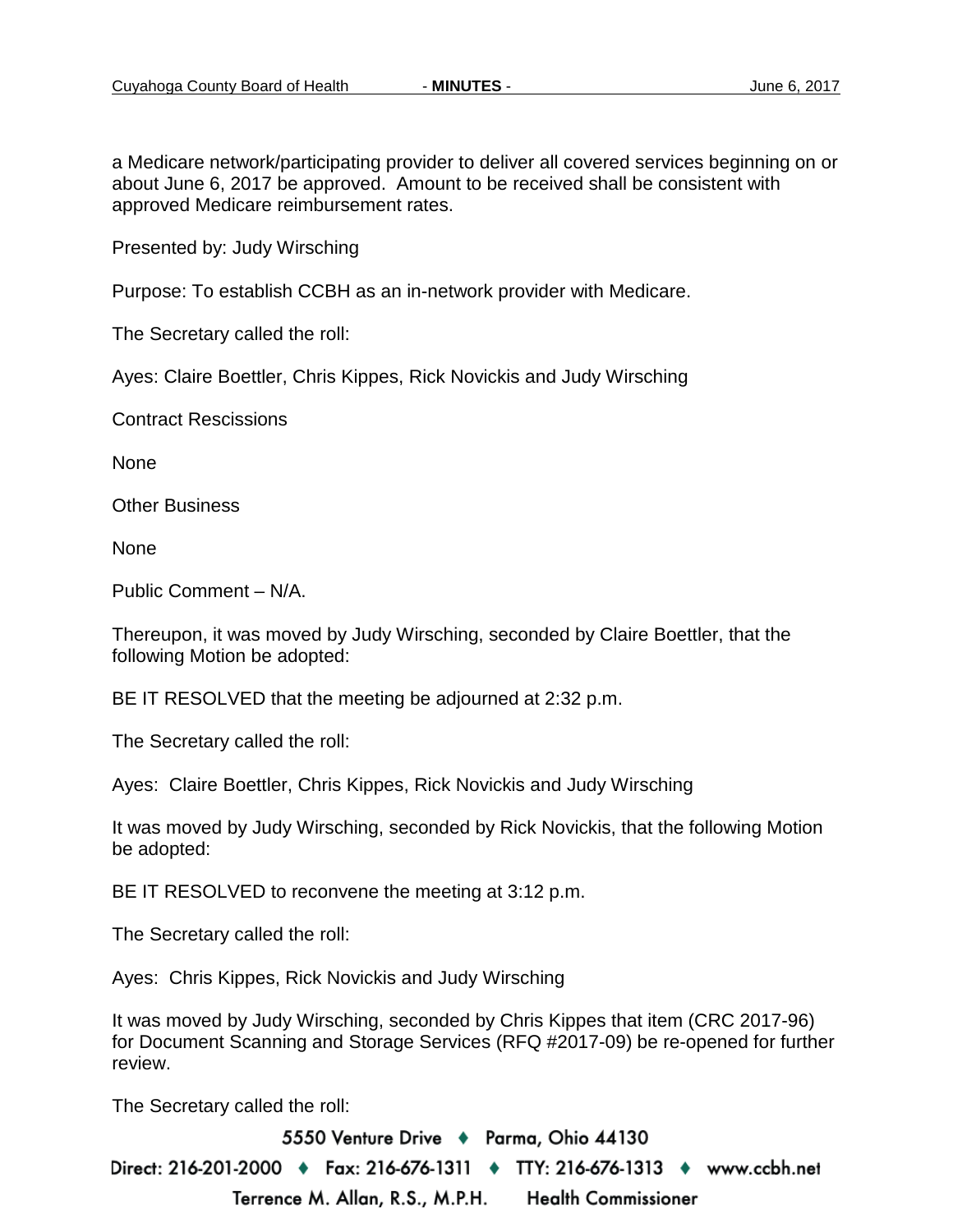Ayes: Chris Kippes, Rick Novickis and Judy Wirsching

The Committee reviewed the quote for the document scanning and storage project and determined that the quote to complete the entire project was received following a competitive quoting process. After further analysis, funding for the project was provided by the State with a shorten time period for completion of the project (by June 30, 2017), time being of the essence. As a result, the RFQ process was followed, which incorporated most of the RFP process but was performed over a shorter period of time. The RFQ process was deemed to be a competitive process. Thus, after analyzing the unit costs provided in the several quotes, it was determined that the total project cost from the lowest and best quote would exceed \$25,000.00 on an annual basis over a proposed three year term and therefore, a recommendation to contract with SC Strategic Solutions for the project should be submitted to the Board for approval.

It was moved by Judy Wirsching, seconded by Rick Novickis that the following quote (CRC 2017-96) for Document Scanning and Storage Services (RFQ #2017-09) be accepted as the lowest and best, and a recommendation to award a contract to SC Strategic Solutions in an amount not to exceed \$57,500.00 for a three year term for the following services be submitted to the Board for approval (ref. enclosed):

|                                 | Amount paid   |
|---------------------------------|---------------|
|                                 | not to exceed |
| Document scanning services      | \$35,000.00   |
| Software system and maintenance | \$18,000.00   |
| Document storage services       | \$4,500.00    |

The Secretary called the roll:

Ayes: Chris Kippes, Rick Novickis and Judy Wirsching

Thereupon, it was moved by Rick Novickis, seconded by Chris Kippes, that the following Motion be adopted:

BE IT RESOLVED that the meeting be adjourned at 3:26 p.m.

The Secretary called the roll:

Ayes: Chris Kippes, Rick Novickis and Judy Wirsching

**Committee Chair** 

5550 Venture Drive + Parma, Ohio 44130 Direct: 216-201-2000 ♦ Fax: 216-676-1311 ♦ TTY: 216-676-1313 ♦ www.ccbh.net Terrence M. Allan, R.S., M.P.H. **Health Commissioner**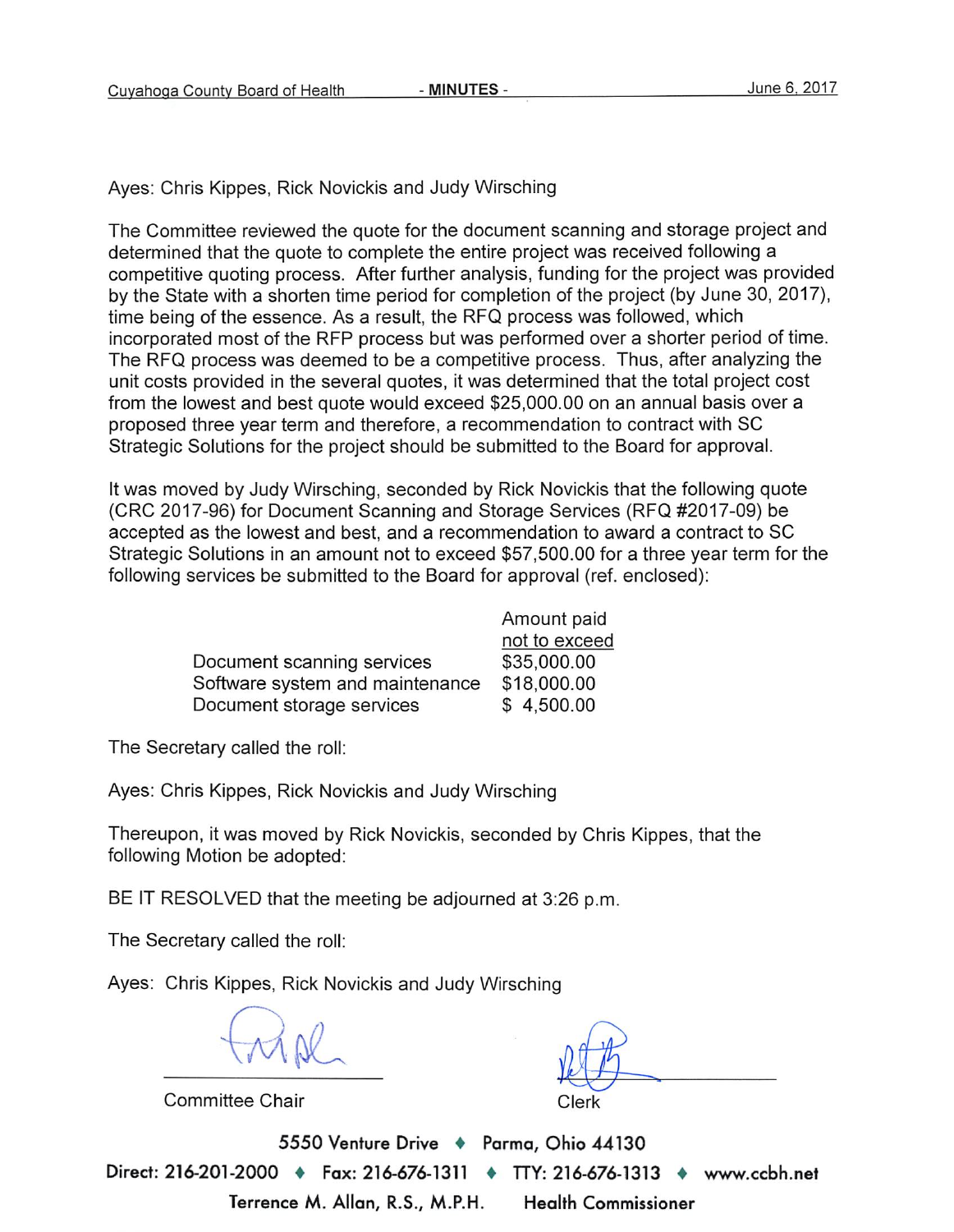# **CUYAHOGA COUNTY DISTRICT BOARD OF HEALTH**

### **RFQ RESULTS**

**Program:** Emergency Preparedness<br> **Title:** Document Scanning and S **Title:** Document Scanning and Storage Project<br>RFQ No: 2017-09 **RFQ No:** 2017-09 **CRC No:** 2017-96

**The following quotes were received and opened on:** 

| <b>RECEIVED</b>        | <b>QUOTE</b> |
|------------------------|--------------|
| 6/5/2017 10:00am       | see summary  |
| 6/5/2017 9:23am        | see summary  |
| 6/5/2017 9:45am/9:59am | see summary  |
| 6/4/2017 5:23pm        | see summary  |
|                        |              |
|                        |              |
|                        |              |

**Recommended award: SC Strategic Solutions**

**Brief Justification:**

**Highest ranked proposal, Able to provide scanning, storage, and software solutions Had overall lowest costs.**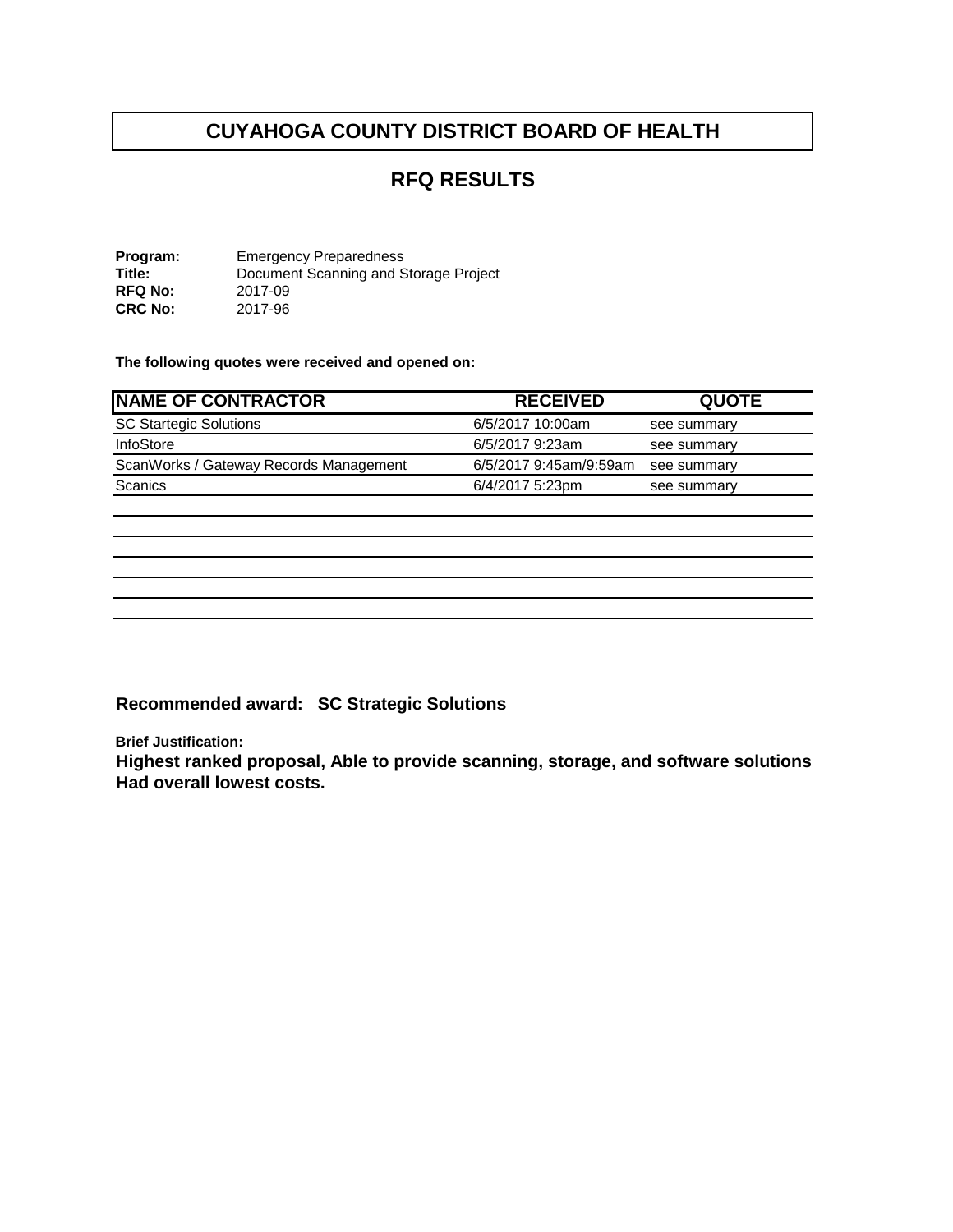| <b>Scanworks</b>    |                                                                                                                          |  |
|---------------------|--------------------------------------------------------------------------------------------------------------------------|--|
| <b>Scanning</b>     |                                                                                                                          |  |
| Retrieval           | \$95/hour labor                                                                                                          |  |
|                     | \$2.95/box for empty boxes                                                                                               |  |
|                     | no charge for prepacked, pre-inventoried boxes                                                                           |  |
|                     | no charge for OCR                                                                                                        |  |
| <b>Scanning</b>     | \$21,272 for all boxed except plan review                                                                                |  |
|                     | plan review - \$0.0595 for pages < 11.5" wide, \$1.25 for 18X24, \$1.50 for 24X36, \$2.25 for 34X44, \$5 color           |  |
| <b>File Pull</b>    | no charge for 10 or fewer, \$10 each for 11 or more - docs emailed or uploaded within 24 hours                           |  |
| Data Management     | Dropbox - \$37.50 per month for duration determined by CCBH, digital files burned to hard drive for no additional charge |  |
| <b>Temp Storage</b> | 3 months, then shredded or returned per CCBH direction - no additional charge                                            |  |
| Return to CCBH      | <b>SAA</b>                                                                                                               |  |
| <b>Storage</b>      | <b>GATEWAY?</b>                                                                                                          |  |
| Retrieval           | \$95/hour labor                                                                                                          |  |
|                     | \$2.95/box for empty boxes                                                                                               |  |
|                     | no charge for prepacked, pre-inventoried boxes                                                                           |  |
| Storage             | \$200 per box for all boxes listed on quote                                                                              |  |
| <b>File Pull</b>    | \$10 each, docs uploaded or emailed within 24 hours                                                                      |  |
| Transportation      | N/A                                                                                                                      |  |

| <b>InfoStore</b>    |                                                        |
|---------------------|--------------------------------------------------------|
| Scanning            |                                                        |
| Retrieval           | \$1.50 per carton or file for initial input/data entry |
|                     | \$1.75 per carton/\$2.10 per file                      |
|                     | \$3.30 per carton/\$3.80 per file for rush retrieval   |
|                     | \$0.05 per image                                       |
|                     | \$1 per image for large >11X17                         |
|                     | \$25 per CD                                            |
| <b>Scanning</b>     | \$0.05 per additional index field                      |
|                     | \$0.01 per page OCR indexing                           |
|                     | \$0.02 per page doc prep/de-prep                       |
| <b>File Pull</b>    | same as retrieval?                                     |
| Data Management     | \$20 per month per gigabyte                            |
| <b>Temp Storage</b> | N/A                                                    |
| Return to CCBH      | same as transportation?                                |
| <b>Storage</b>      |                                                        |
|                     | \$1.50 per carton or file for initial input/data entry |
| Retrieval           | \$1.75 per carton/\$2.10 per file                      |
|                     | \$3.30 per carton/\$3.80 per file for rush retrieval   |
|                     | \$0.25 per month standard carton                       |
| Storage             | $\frac{1}{50.50}$ per month banker carton (2 cu ft)    |
|                     | \$0.63 per month banker carton (2.5 cu ft)             |
| File Pull           | same as retrieval?                                     |
|                     | \$20 roundtrip for 1-3 cartons                         |
|                     | \$5 customer pickup for 1-3 cartons                    |
|                     | \$1.50 per additional carton                           |
|                     | \$45 rush delivery                                     |
| Transportation      | \$98 emergency delivery or weekends/holidays/evenings  |
|                     | \$49 labor per hour for first person                   |
|                     | \$32 per hour each additional person                   |
|                     | \$32 per hour special handling fee                     |
|                     | \$8 per 1/4 hour driver waiting time                   |
| <b>Destruction</b>  | \$0.12 per pound, does not include retrieval fees      |